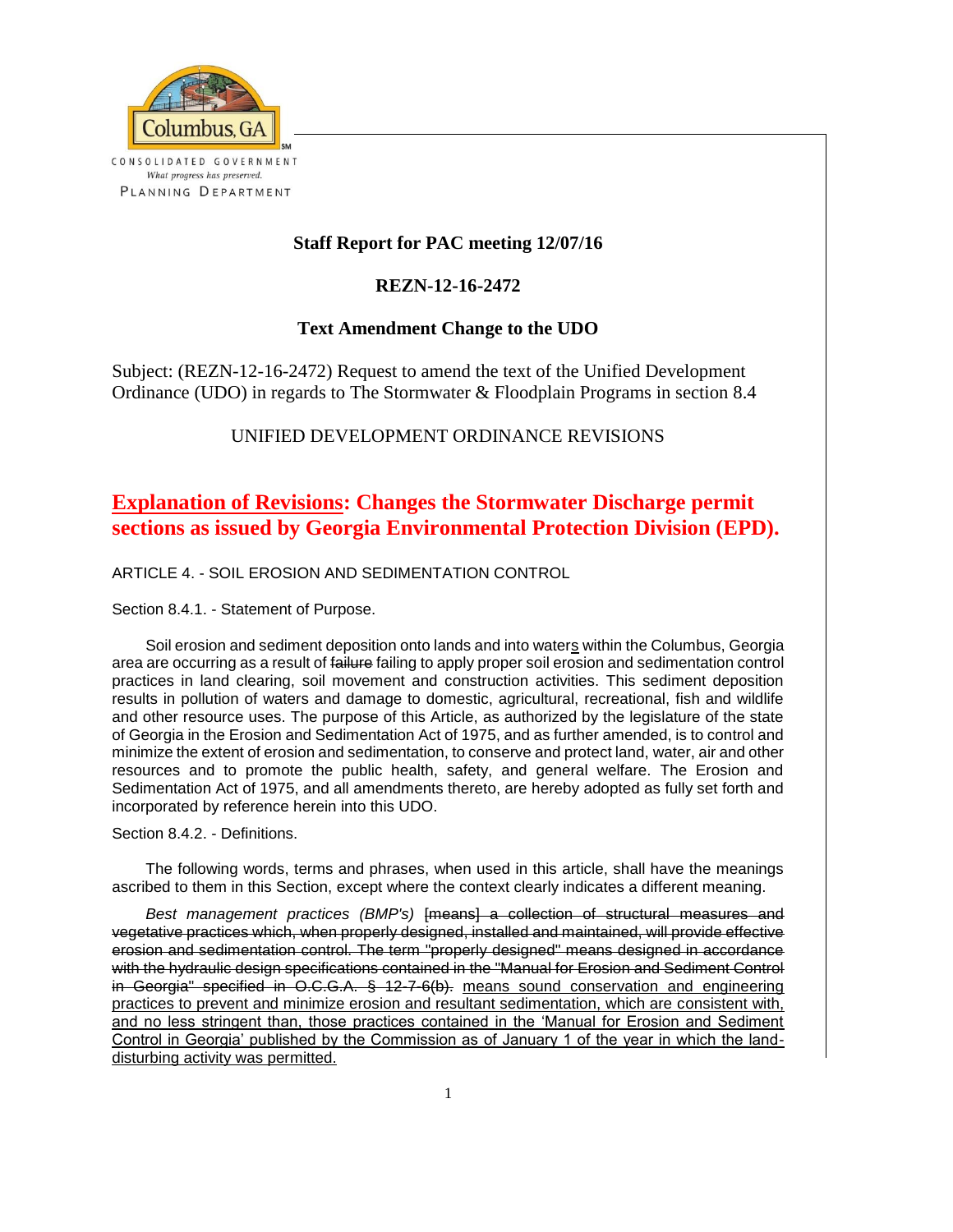*Board* means the Board of Natural Resources.

*Buffer* means the area of land immediately adjacent to the banks of state waters in its natural state of vegetation, which facilitates the protection of water quality and aquatic habitat.

*Certified personnel* means a person who has successfully completed the appropriate certification course approved by the Georgia Soil and Water Conservation Commission.

*City Engineer* shall mean the duly designated Director of the Department of Engineering of Columbus, Georgia licensed and registered in Georgia to perform the duties of Engineer, as herein specified, or his duly authorized agent.

*Coastal Marshlands* shall have the same meaning as in O.C.G.A. 12-5-282.

*Commission* means the Georgia Soil and Water Conservation C Commission (GSWCC).

*CPESC* means certified professional in erosion and sediment control with current certification by Certified Profession in Erosion and Sediment Control EnviroCert Inc., a corporation registered in North Carolina, which is also referred to as CPESC or CPESC, Inc.

*Cut* means a portion of land surface or area from which earth has been removed or will be removed by excavation; the depth below original ground surface to excavated surface. Also known as "excavation."

*Cutting* means the removal of any soil or other solid material from a natural ground surface.

*Department* means the Georgia Department of Natural Resources (DNR).

*Design professional* means a professional licensed by the State of Georgia in the field of: engineering, architecture, landscape architecture, forestry, geology, or land surveying; or a person that is a certified professional in erosion and sediment control (CPESC) with a current certification by Certified Professional in Erosion and Sediment Control Inc. EnviroCert Inc. Design Professionals shall practice in a manner that complies with applicable Georgia law governing professional licensure.

*Development permit* [means] the authorization necessary to begin a land disturbing activity under the provisions of this ordinance. See also "site development permit."

*Development project or "project"* means the entire proposed development project regardless of the size of the area of land to be disturbed.

*Director* means the Director of the Environmental Protection Division or an authorized representative.

*District* means the Pine Mountain Soil and Water Conservation District.

*Division* means the Environmental Protection Division (EPD) of the Department of Natural Resources.

*Drainage structure* means a device composed of a virtually nonerodible material such as concrete, steel, plastic or other such material that conveys water from one place to another by intercepting the flow and carrying it to a release point for stormwater management, drainage control, or flood control purposes.

*Ephemeral stream* means a stream that under normal circumstances has water flowing only during and for a short duration after precipitation events; that has the channel located above the ground-water table year round; for which ground water is not a source of water; and for which runoff from precipitation is the primary source of water flow.

*Erosion* means the process by which land surface is worn away by the action of wind, water, ice or gravity.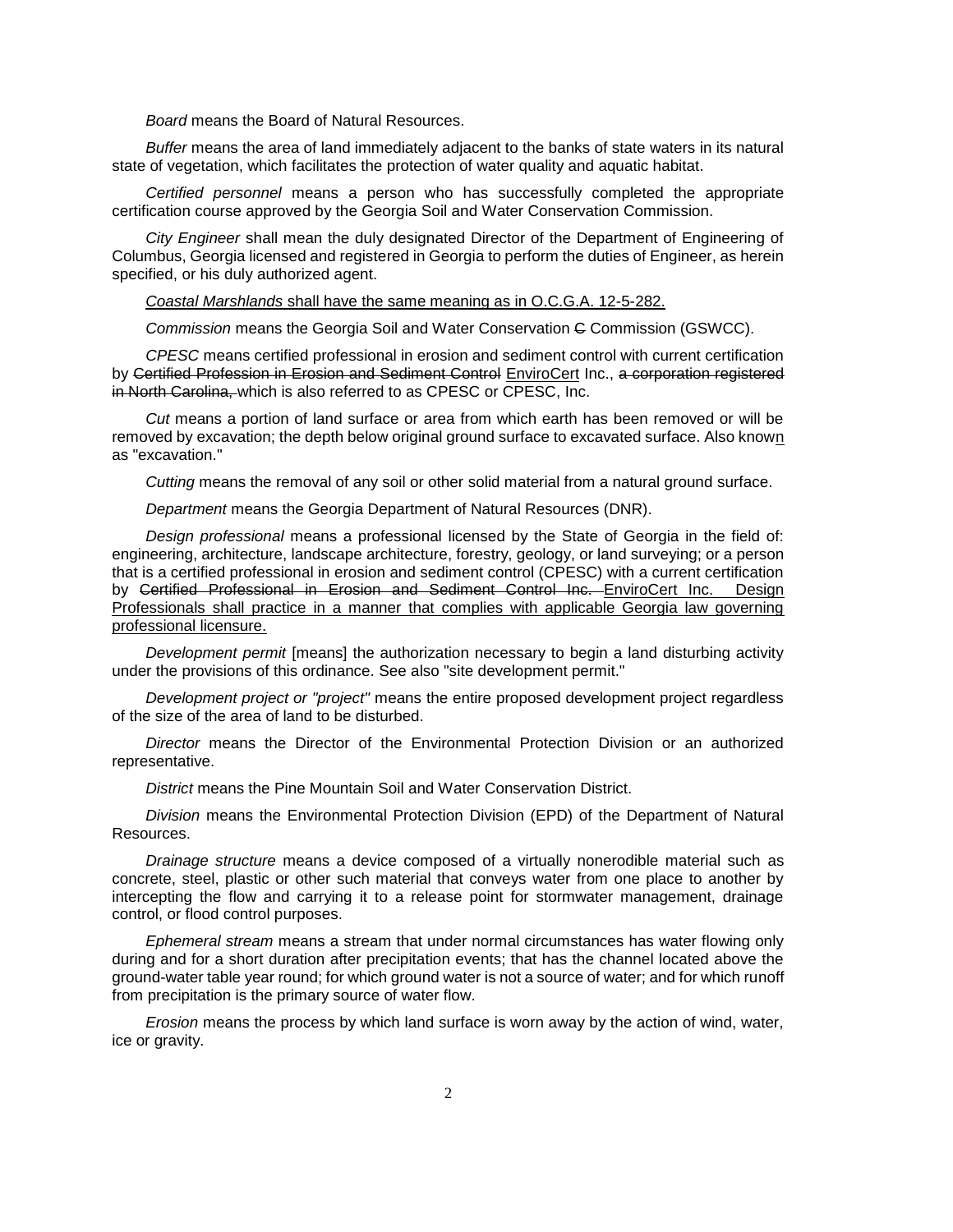*Erosion, sedimentation and pollution control plan* means a plan required by the Erosion and Sedimentation Act, O.C.G.A. Chapter 12-7, that includes, as a minimum protections at least as stringent as the state general permit, best management practices, and requirements in section IV.C. 8.4.6 of this ordinance.

*Existing grade* [means] means the vertical location of the existing ground surface prior to cutting or filling.

*Fill* means a portion of land surface to which soil or other solid material has been added; the depth above the original ground surface or an excavation.

*Filling* means the placement of any soil or other solid material, either organic or inorganic, on a natural ground surface or excavation.

*Final stabilization* means all soil disturbing activities at the site have been completed, and that for unpaved areas and areas not covered by permanent structures and areas located outside the waste disposal limits of a landfill cell that has been certified by EPD for waste disposal, 100 percent of the soil surface is uniformly covered in permanent vegetation with a density of 70 percent or greater, or landscaped according to the Plan (uniformly covered with landscaping materials in planned landscape areas), or equivalent permanent stabilization measures as defined in the Manual (excluding a crop of annual vegetation and seeding of target crop perennials appropriate for the region). or equivalent permanent stabilization measures (such as the use of rip rap, gabions, permanent mulches or geotextiles) have been used. Permanent vegetation shall consist of: planted trees, shrubs, perennial vines; a crop of perennial vegetation appropriate for the time of year and region; or a crop of annual vegetation and a seeding of target crop perennials appropriate for the region. Final stabilization applies to each phase of construction.

*Finished grade* means the final elevation and contour of the ground after cutting or filling and conforming to the proposed design.

*Flood plain, one-hundred-year* means land in the floodplain subject to a 1 percent or greater statistical occurrence probability of flooding in any given year.

*Grading* means altering the shape of ground surfaces to a predetermined condition; this includes stripping, cutting, filling, stockpiling and shaping, or any combination thereof, and shall include the land in its cut or filled condition.

*Ground elevation* means the original elevation of the ground surface prior to cutting or filling.

*Lake* means a body of water one acre or more in surface area, created either by a manmade or natural dam or other means of water impoundment.

*Land-disturbing activity* means any activity which may result in soil erosion from water or wind and the movement of sediments into state waters or onto lands within the state, including, but not limited to, clearing, dredging, grading, excavating, transporting, and filling of land but not including agricultural practices as described in Section 8.4.3.

*Larger common plan of development or sale* means a contiguous area where multiple separate and distinct construction activities are occurring under one plan of development or sale. For the purposes of this paragraph, "plan" means an announcement; piece of documentation such as a sign, public notice or hearing, sales pitch, advertisement, drawing, permit application, zoning request, or computer design; or physical demarcations such as boundary signs, lot stakes, or surveyor markings, indicating that construction markings, indicating that construction activities may occur on a specific plot.

*Local issuing authority* means the governing authority of any county or municipality, which is certified pursuant to subsection (a) O.C.G.A. § 12-7-8.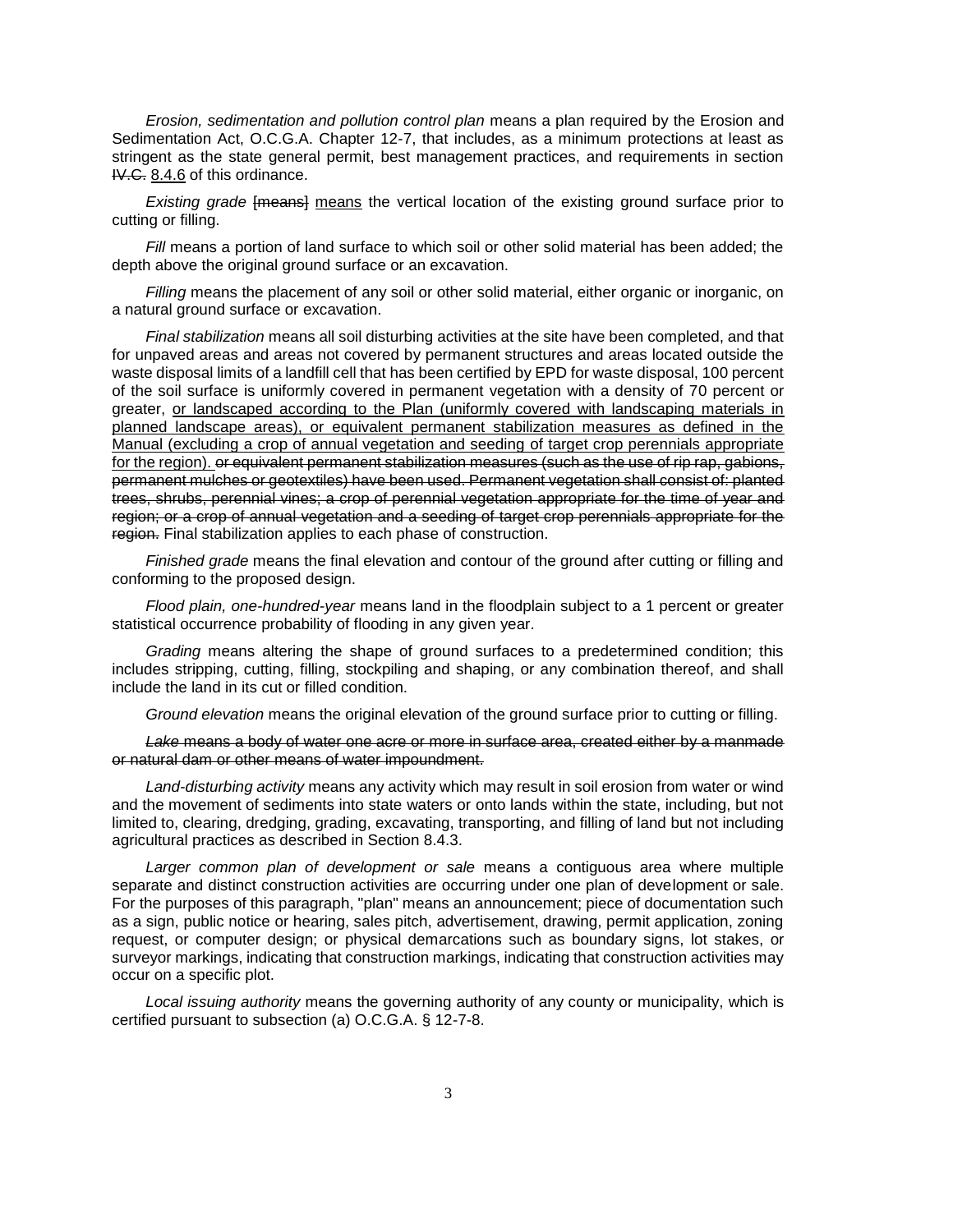*Manual for Erosion and Sediment Control in Georgia* means that publication of the same name published by the Georgia Soil and Water Conservation Commission, and as amended or supplemented from time to time.

*Metropolitan River Protection Act (MRPA)* means a state law referenced as O.C.G.A. § 12-5- 440 et seq., which addresses environmental and developmental matters certain metropolitan river corridors and their drainage basins.

*Natural ground surface* means the ground surface in its original state before any grading, excavation or filling.

*Nephelometric turbidity units (NTU)* means numerical units of measure based upon photometric analytical techniques for measuring the light scattered by finely divided particles of a substance in suspension. This technique is used to estimate the extent of turbidity in water in which colloidally dispersed or suspended particles are present.

*NOI* means a notice of intent form provided by EPD for coverage under the State General Permit.

*NOT* means a notice of termination form provided by to EPD to terminate coverage under the state general permit.

*Operator* means the party or parties that have: (A) day-to-day operational control of those activities that are necessary to ensure compliance with a stormwater pollution prevention plan for the site or other permit conditions, such as a person authorized to direct works at a site to carry out activities required by the erosion, sedimentation and pollution control plan or to comply with other permit conditions. (A) operational control of construction project plans and specifications, including the ability to make modifications to those plans and specifications; or (B) day-to-day operational control of those activities that are necessary to ensure compliance with an erosion, sedimentation and pollution control plan for the site or other permit conditions, such as a person authorized to direct workers at a site to carry out activities required by the erosion, sedimentation and pollution control plan or to comply with other permit conditions.

*Outfall* means the location where stormwater in a discernible, confined and discrete conveyance, leaves a facility or site or, if there is a receiving water on site, becomes a point source discharging into that receiving water.

*Owner* means the legal titleholder to real property. For the purpose of erosion control, the owner is the legal titleholder of the real property on which is located the facility or site where the construction activity takes place.

*Permit* means the authorization necessary to conduct a land-disturbing activity under the provisions of this ordinance.

*Person:* means any individual, partnership, firm, association, joint venture, public or private corporation, trust, estate, commission, board, public or private institution, utility, cooperative, state agency, municipality or other political subdivision of this State the State of Georgia, any interstate body, or any other legal entity.

*Phase* or *phased* means sub-parts or segments of construction projects where the sub-part or segment is constructed and stabilized prior to completing construction activities on the entire construction site.

*Pond* means a body of standing water less than one acre in surface area, created either by a natural dam, or other means of water impoundment.

*Primary Permittee* means the Owner or Operator or both of a tract of land for a common development.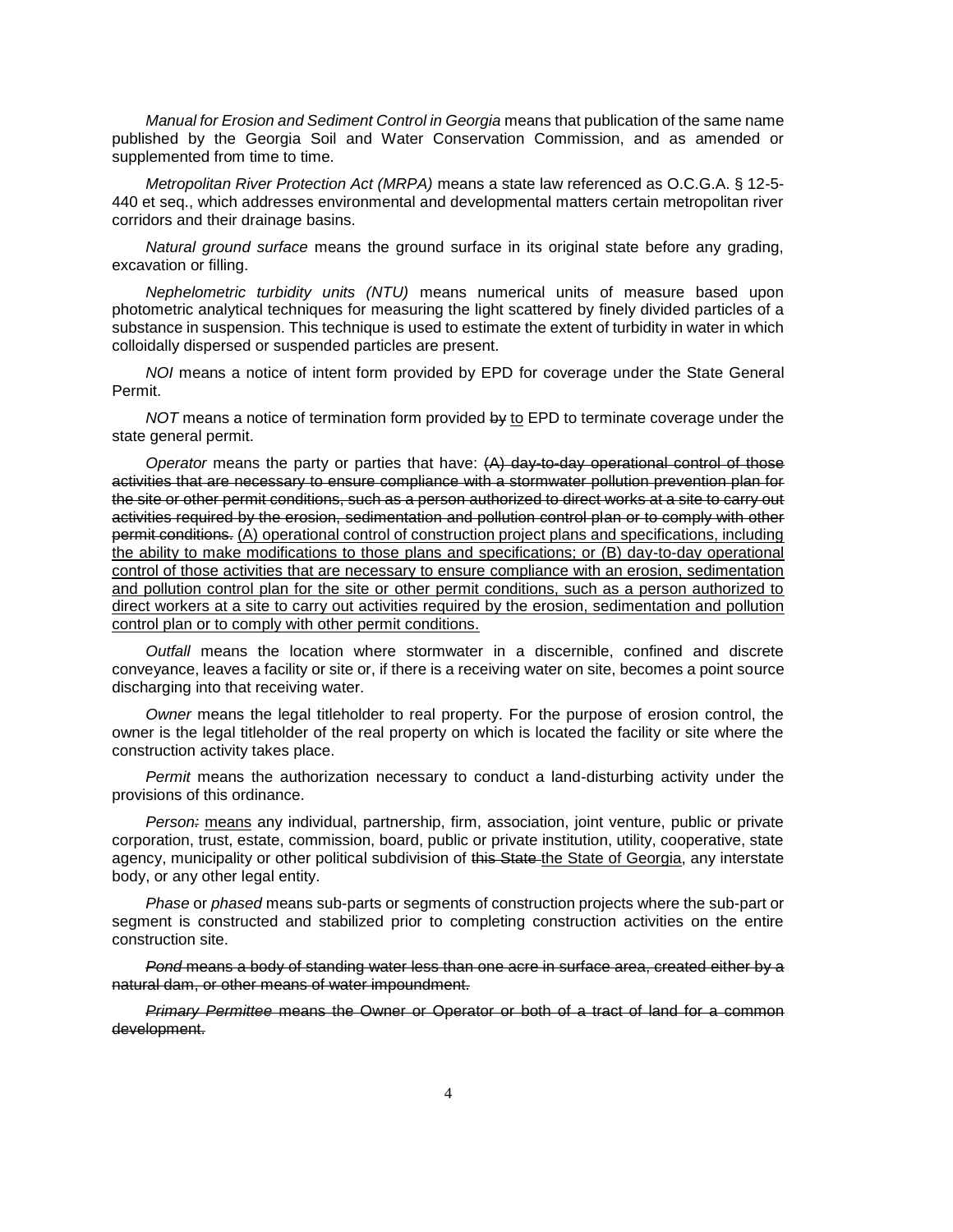*Project* means the entire proposed development project regardless of the size of the area of land to be disturbed.

*Properly designed* means designed in accordance with the design requirements and specifications contained in the "Manual for Erosion and Sediment Control in Georgia" (Manual) published by the Georgia Soil and Water Conservation Commission as of January 1 of the year in which the land-disturbing activity was permitted and amendments to the manual as approved by the commission up until the date of NOI submittal.

*Qualified personnel* means a person who has successfully completed an erosion and sedimentation control short course eligible for continuing education units, or an equivalent course approved by EPD and the State Soil and Water Conservation Commission which meets or exceeds the education and training requirements of O.C.G.A. § 12-7-19. After December 31, 2006, a qualified person means a person who has successfully completed the appropriate certification course approved by the State Soil and Water Conservation Commission.

*Roadway drainage structure* means a device such as a bridge, culvert or ditch, composed of a virtually nonerodible material such as concrete, steel, plastic or other such material that conveys water under a roadway by intercepting the flow on one side of a traveled way consisting of one or more defined lanes, with or without shoulder areas, and carrying water to a release point on the other side.

*Secondary Permittee* means an individual builder, utility company, or utility contractor that conducts a construction activity within a common development.

*Sediment* means solid material, both organic and inorganic, that is in suspension, is being transported or has been moved from its site of origin by air, water, ice or gravity as a product of erosion.

*Sedimentation* means the process by which eroded material is transported and deposited by the action of water, wind, ice, or gravity.

*Site development permit* means a permit issued giving authorization to begin land disturbing activities for all nonexempt land disturbing activities other than those requiring a Residential Development Permit (RDP) or UDP (Utility Development Permit) or MLD (Minor Land Disturbance Permit) as defined in Chapter 10 of this UDO.

*Slope* means the degree of deviation of a surface from the horizontal, usually expressed in percent or degrees.

*Soil and Water Conservation District* means the Pine Mountain Soil and Water Conservation District.

*Soil and Water Conservation District approved plan* means an erosion and sedimentation control plan approved in writing by the Pine Mountain Soil and Water Conservation District.

*Stabilization* means the process of establishing an enduring soil cover of vegetation by the installation of temporary or permanent structures for the purpose of reducing to a minimum the erosion process and the resultant transport of sediment by wind, water, ice or gravity.

*State general permit* means the National Pollution Discharge Elimination System general permit or permits for stormwater runoff from construction activities as is now in effect or as may be amended or reissued in the future pursuant to the state's authority to implement the same through federal delegation under the Federal Water Pollution Control Act, as amended, 33 U.S.C. Section 1251, et seq., and O.C.G.A. § 12-5-3(f).

*State waters* means any and all rivers, streams, creeks, branches, lakes, reservoirs, ponds, drainage systems, springs, wells and other bodies of surface or subsurface water, natural or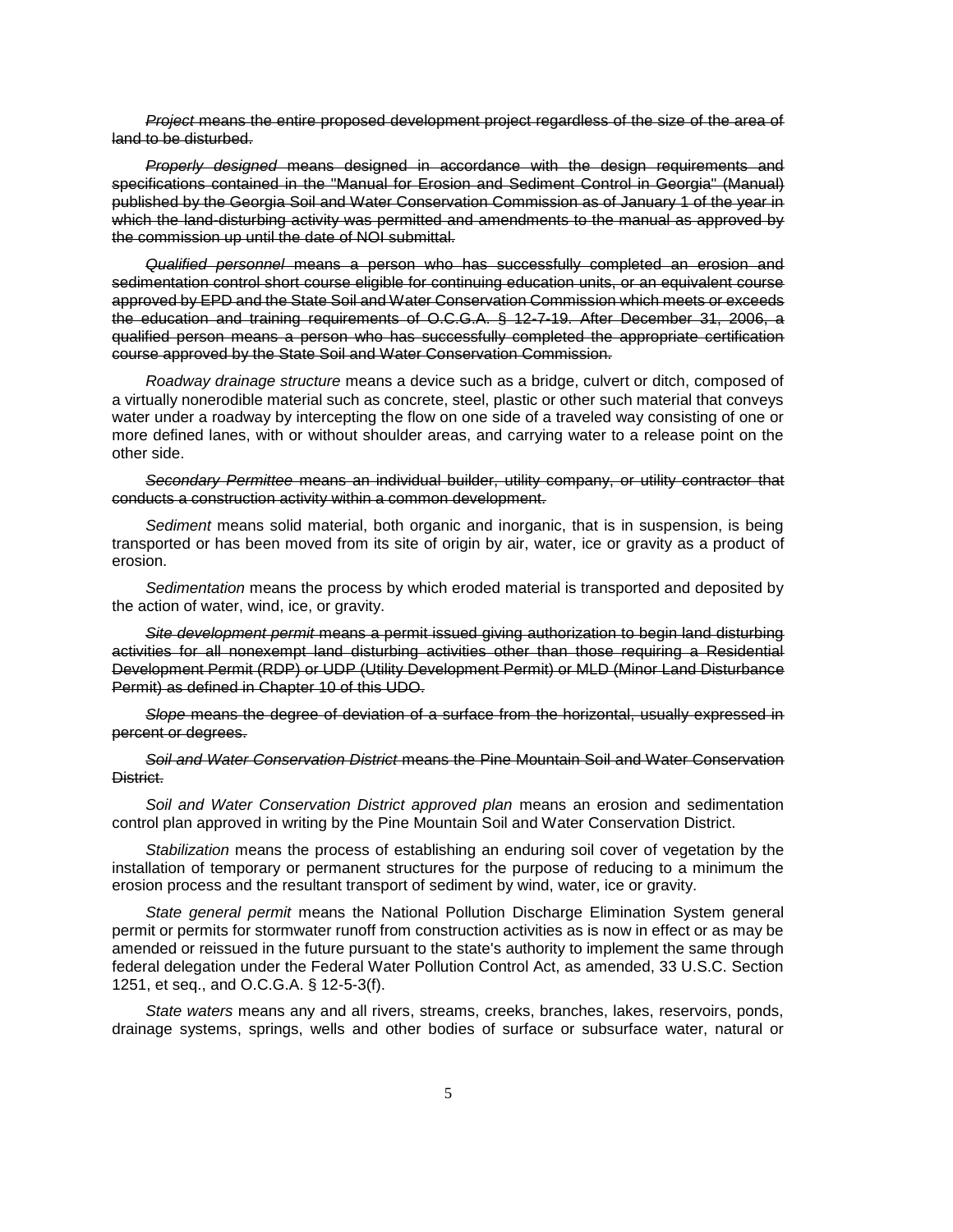artificial, lying within or forming a part of the boundaries of the State which are not entirely confined and retained completely upon the property of a single individual, partnership or corporation.

#### *Stream buffer* [means] the area of land immediately adjacent to the banks along State waters to be maintained in an undisturbed and natural state of vegetation which facilitates the protection of water quality and aquatic habitat.

*Structural erosion and sedimentation control measures* means measures for the stabilization of erodible or sediment-producing areas by utilizing the mechanical properties of matter for the purpose of either changing the surface of the land or storing, regulating or disposing of runoff to prevent excessive sediment loss. Examples of structural erosion and sedimentation control practices are riprap, sediment basins, dikes, level spreaders, waterways or outlets, diversions, grade stabilization structures, sediment traps and land grading. Such measures can be found in the publication Manual for Erosion and Sediment Control in Georgia.

*Trout streams* means all streams or portions of streams within the watershed as designated by the Game and Fish Division of the Georgia Department of Natural Resources under the provisions of the Georgia Water Quality Control Act, O.C.G.A. § 12-5-20 et seq., in the rules and regulations for Water Quality Control, Chapter 391-3-6 at www.epd.georgia.gov. Streams designated as primary trout waters are defined as water supporting a self-sustaining population of Rainbow, Brown or Brook trout. Streams designated as secondary trout waters are those in which there is no evidence of natural trout reproduction, but are capable of supporting trout throughout the year. First order trout waters are streams into which no other streams flow except springs.

*Vegetative erosion and sedimentation control measures* means measures for the stabilization of erodible or sediment-producing areas by covering the soil with: (1) permanent seeding, sprigging or planting, producing long-term vegetative cover; or (2) temporary seeding, producing short-term vegetative cover; or (3) sodding, covering areas with a turf of perennial sod-forming grass. Such practices can be found in the publication Manual for Erosion and Sediment Control in Georgia.

*Watercourse* means any natural or artificial watercourse, stream, river, creek, channel, ditch, canal, conduit, culvert, drain, waterway, gully, ravine, or wash in which water flows either continuously or intermittently and which has a definite channel, bed and banks, and including any area adjacent thereto subject to inundation by reason of overflow or floodwater.

*Wetlands* means those areas that are inundated or saturated by surface or ground water at a frequency and duration sufficient to support, and that under normal circumstances do support a prevalence of vegetation typically adapted for life in saturated soil conditions. Wetlands generally include swamps, marshes, bogs, and similar areas.

*Wetlands, protected* means those wetlands identified on the National Wetlands Inventory maps prepared by the U.S. Fish and Wildlife Service, or otherwise approved by the U.S. Army Corps of Engineers based on competent studies prepared by a registered and qualified professional engineer.

(Ord. No. 10-35, § 1, 7-13-10)

Section 8.4.3. - Exemptions.

- A. *Activities Exempt from Permitting Process.*
	- 1. This Article applies to any land disturbing activity undertaken by any person on any land, including land disturbing activities associated with larger common plan of development or sale with land disturbance equaling to one acre or greater, except for those activities listed in this Section.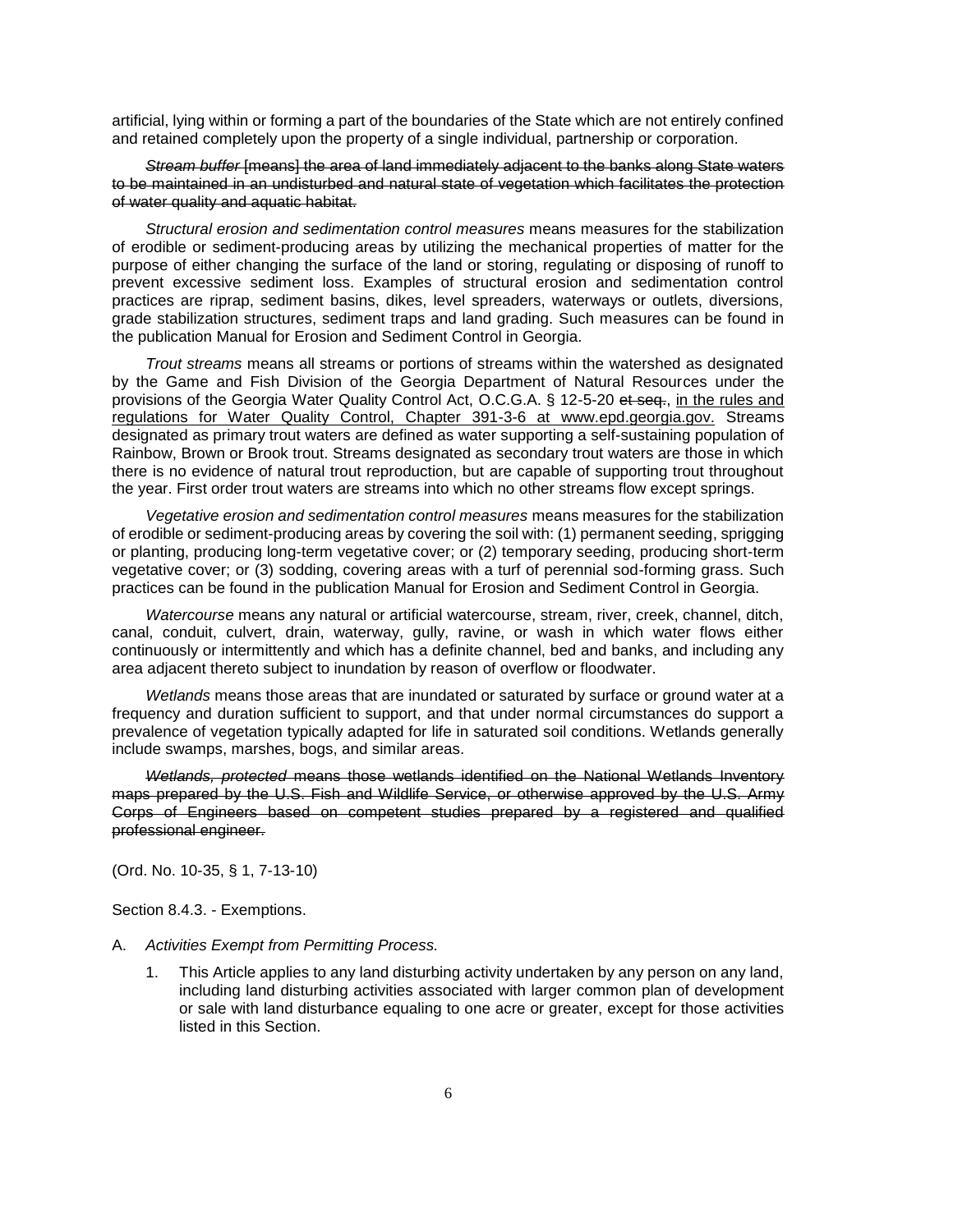- 2. Exemptions as contained in this Section do not authorize any such exempted person to violate the principal of the Soil Erosion and Sediment Act to control and minimize soil erosion and sedimentation. In any event in which significant soil erosion and sedimentation leave the boundary of any project, either by surface or by a storm water system, the issuing authority of this chapter may take such action as is authorized under Chapter 12 of this UDO.
- 3. Further, no provision of this Section shall authorize any person to violate Article 2 of Chapter 5 of the "Georgia Water Quality Control Act" or the rules and regulations promulgated and approved thereunder or to pollute any water of State of Georgia as defined thereby.
- 4. Where this Section requires compliance with the minimum requirements set forth in Section 8.4.6., the Department of Engineering shall enforce compliance with the minimum requirements as if a permit had been issued and violations shall be subject to the same penalties as violations by permit holders.
- B. *Exempt Activities.* This Article shall apply to any land-disturbing activity undertaken by any person on any land except for the activities listed below.
	- 1. *Surface Mining.* Surface mining, as the same is defined in O.C.G.A. § 12-4-72, Mineral Resources and Caves Act."
	- 2. *Granite Quarrying.* Granite quarrying and land clearing for such quarrying.
	- 3. *Minor Activities.* Such minor land-disturbing activities as home gardens and individual home landscaping, repairs, maintenance work, and other related activities, which result in minor soil erosion.
	- 4. *Single-family Dwellings.* Single-family detached dwellings, as provided below:
		- (A) *Owner Constructed Single-family Residences.* The construction of single-family residences, when such are constructed by or under contract with the owner for his or her own occupancy.
		- (B) *Other Single-family Residences.*
			- (1) The construction of single-family residences when such construction disturbs less than one acre and is not a part of a larger common plan of development or sale with a planned disturbance of equal to or greater than one acre and not otherwise exempted under this paragraph.
			- (2) However, that construction of any residence shall conform to the minimum requirements as set forth in Section 8.4.6.C of this Article and this paragraph. For single-family residence construction covered by the provisions of this paragraph, there shall be a buffer zone between the residence and any state waters classified as trout streams pursuant to Article 2 of Chapter 5 of the Georgia Water Quality Control Act. In any such buffer zone, no land-disturbing activity shall be constructed between the residence and the point where vegetation has been wrested by normal stream flow or wave action from the banks of the trout waters. For primary trout waters, the buffer zone shall be at least 50 horizontal feet, and no variance to a small buffer shall be granted. For secondary trout waters, the buffer zone shall be at least 50 horizontal feet, but the Director may grant variances to no less than 25 feet. Regardless of whether a trout stream is primary or secondary, for first order trout waters, which are streams into which no other streams flow except for springs, the buffer shall be at least 25 horizontal feet, and no variance to a small buffer shall be granted.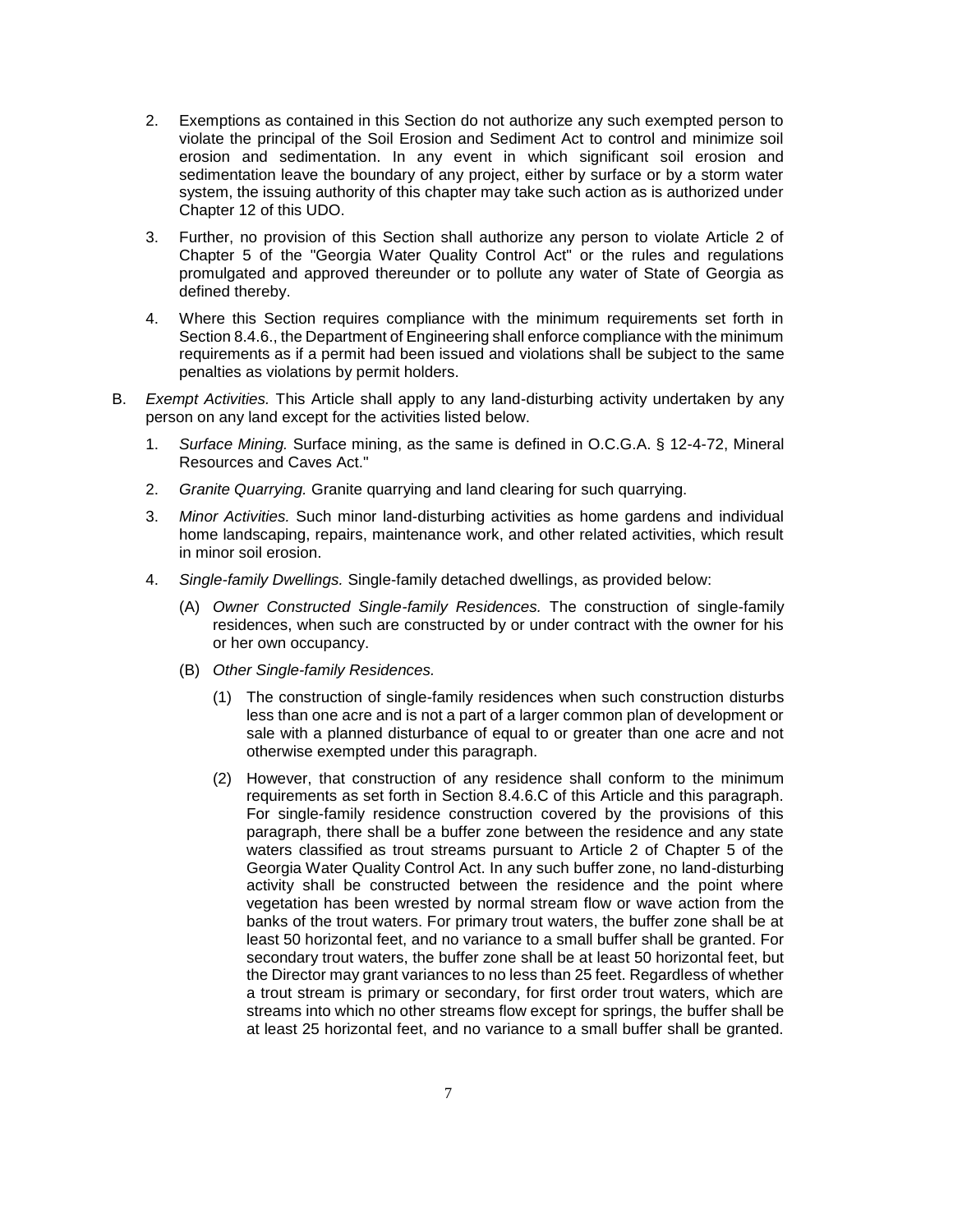The minimum requirements of this Section of this UDO and the buffer zones provided by this Section shall be enforced by the issuing authority.

- 5. *Agricultural Operations.* Agricultural operations as defined in O.C.G.A. § 1-3-3 to include the following:
	- (A) Raising, harvesting, or storing of products of the field or orchard;
	- (B) Feeding, breeding, or managing livestock or poultry;
	- (C) Producing or storing feed for use in the production of livestock, including but not limited to cattle, calves, swine, hogs, goats, sheep and rabbits or for use in the production of poultry, including but not limited to chicken, hens, and turkeys;
	- (D) Producing plants, trees, fowl, or animals;
	- (E) The production of aqua culture, horticultural, dairy, livestock, poultry, eggs, and apiarian products; and
	- (F) Forestry land management practices, including harvesting and farm Farm buildings and farm ponds.
- 6. *Forestry Practices.* Forestry land management practices, including harvesting; provided, however, that when such exempt forestry practices cause or result in land disturbing or other activities otherwise prohibited in a stream buffer, as established in the Environmental Protection Chapter of this UDO, no other land disturbing activities, except for normal forest management practices, shall be allowed on the entire property upon which the forestry practices were conducted for a period of three years after completion of such forestry practices.
- 7. Natural Resources Conservation Service Projects. *Natural Resources Conservation Projects* Any project carried out under the technical supervision of the Natural Resources Conservation Service of the United States Department of Agriculture.
- 8. *State of Georgia Road Projects.* Construction or maintenance projects, or both, undertaken or financed in whole or in part, or both, by the Department of Transportation, the Georgia Highway Authority, or the State Tollway Authority; or any road construction or maintenance project, or both, undertaken by any county or municipality; provided, however, that construction or maintenance projects of the Department of Transportation or State Tollway Authority which disturb one or more contiguous acres of land shall be subject to provisions of O.C.G.A. § 12-7-7.1, except where the Department of Transportation, the Georgia Highway Authority, or the State Road and Tollway Authority is a secondary permittee for a project located within a larger common plan of development or sale under the state general permit, in which case a copy of a notice of intent under the state general permit shall be submitted to the local issuing authority Columbus Consolidated Government, the local issuing authority Columbus Consolidated Government shall enforce compliance with the minimum requirements set forth in O.C.G.A. § 12-7-6 as if a permit had been issued, and violations shall be subject to the same penalties as violations by permit holders.
- 9. *Electrical Utilities.* Any land-disturbing activities conducted by any electric membership corporation or municipal electrical system or any public utility under the regulatory jurisdiction of the Public Service Commission, any utility under the regulatory jurisdiction of the Federal Energy Regulatory Commission, any cable television system as defined in O.C.G.A. § 36-18-1, or any agency or instrumentality of the United States engaged in the generation, transmission, or distribution of power; except where an electric membership corporation or municipal electric system or any public utility under the regulatory jurisdiction of the Public Service Commission, any utility under the Federal Energy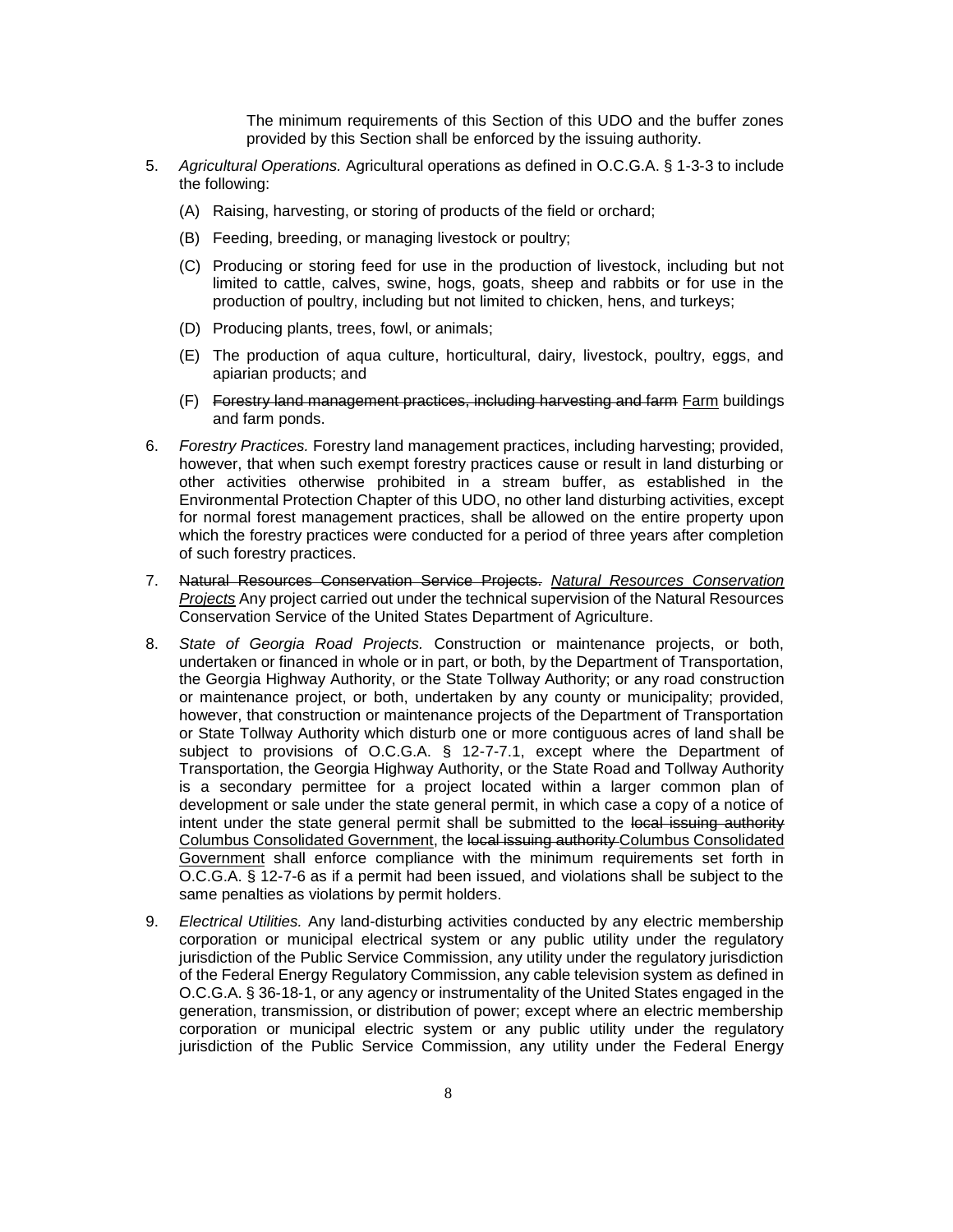Commission, any cable television system as defined in O.C.G.A. § 36-18-1, or any agency or instrumentality of the United States engaged in the generation, transmission, or distribution of power is a secondary permittee for a project located within a larger common plan of development or sale under the state general permit, in which case the local issuing authority Columbus Consolidated Government shall enforce compliance with the minimum requirements set in O.C.G.A. § 12-7-6 as if a permit had been issued, and violations shall be subject to the same penalties as violations by permit holders.

- 10. *Public Water System Reservoir.* Any public water system reservoir.
- 11. Any project involving less than one (1) acre of disturbed area; provided, however, that this exemption shall not apply to any land-disturbing activity within a larger common plan of development or sale with a planned disturbance of equal to or greater than one (1) acre or within 200 feet of the bank of any state waters, and for purposes of this paragraph, "State Waters" excludes channels and drainage ways which have water in them only during and immediately after rainfall events and intermittent streams which do not have water in them year-round; provided, however, that any person responsible for a project which involves less than one (1) acre, which involves land-disturbing activity, and which is within 200 feet of any such excluded channel or drainage way, must prevent sediment from moving beyond the boundaries of the property on which such project is located and provided, further, that nothing contained herein shall prevent the Local Issuing Authority Columbus Consolidated Government from regulating any such project which is not specifically exempted by paragraphs 1, 2, 3, 4, 5, 6, 7, 9 or 10 of this section;

Section 8.4.4. - Application Procedures.

See Chapter 10, Article 4, for applications procedures for land-disturbing permits.

Section 8.4.5. - Plan Requirements.

See Chapter 10, Article 5, regarding Soil Erosion and Sediment Control plans, Sedimentation and Pollution Control Plans.

Section 8.4.6. - Minimum Requirements for Erosion and Sedimentation Control.

- A. *General Provisions.* Excessive soil erosion and resulting sedimentation can take place during land-disturbing activities.
	- 1. *Control Measures.* Plans for those land-disturbing activities that are not excluded by this Section shall contain provisions for application of soil erosion and sedimentation control measures. The provisions shall be incorporated into the erosion and sedimentation control plans.
	- 2. *Compliance.* Soil erosion and sedimentation control measures and practices shall conform to the requirements of this Section. The application of measures shall apply to all features of the site, including street and utility installations, drainage facilities and other temporary and permanent improvements. Measures shall be installed to prevent or control erosion and sedimentation pollution during all stages of any land-disturbing activity.
- B. *Best Management Practices.*
	- 1. *Required.* Best management practices as set forth in this Section shall be required for all land-disturbing activities. Proper design, installation and maintenance of best management practices shall constitute a complete defense to any action by the Director or to any other allegation of noncompliance with Section 8.4.6.B.2 of this subsection or any substantially similar terms contained in a permit for the discharge of stormwater issued pursuant to O.C.G.A. § 12-5-30(f), the "Georgia Water Quality Control Act." As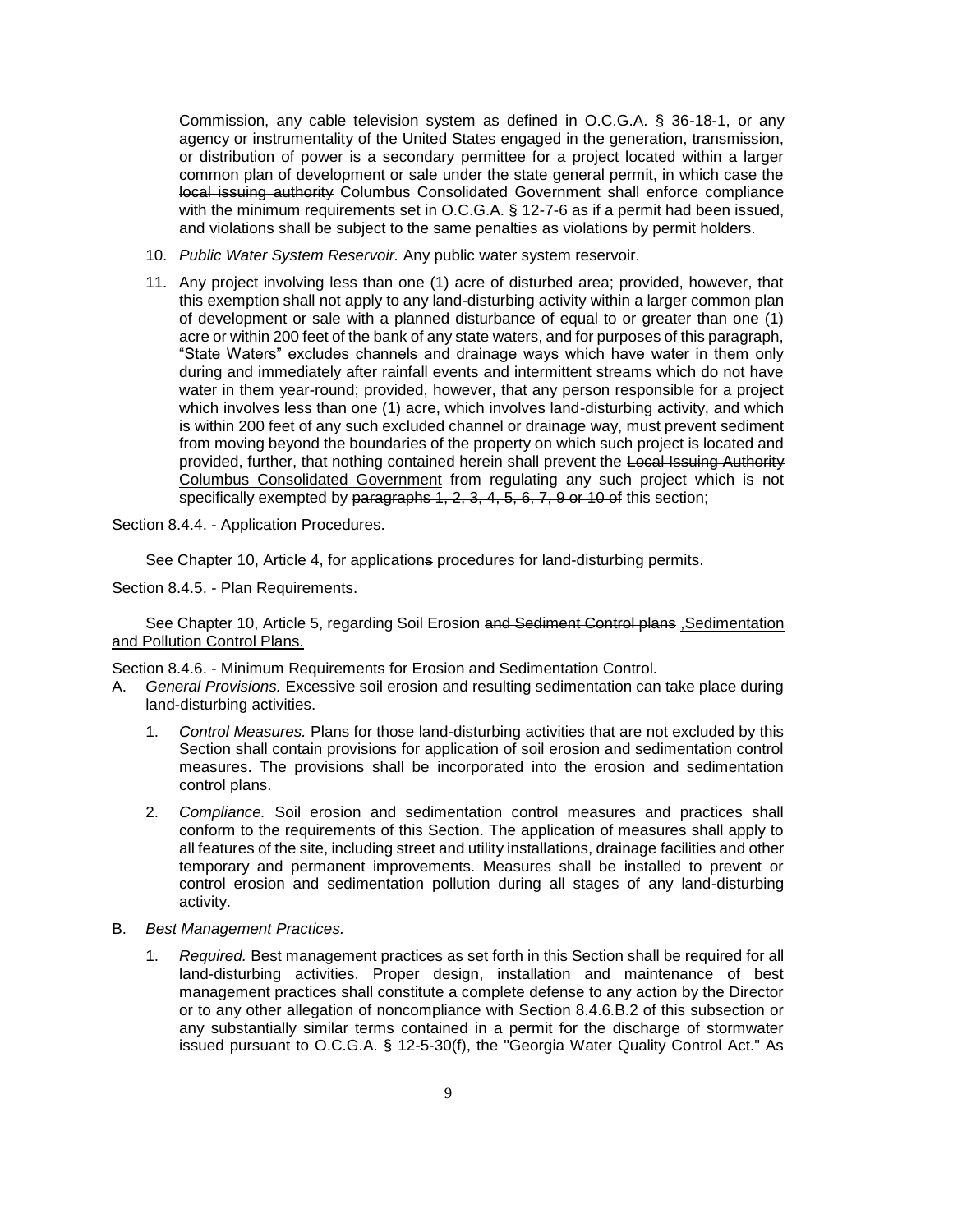used in this subsection, the terms "proper design" and "properly designed" mean designed in accordance with the hydraulic design specifications contained in the "Manual for Erosion and Sediment Control in Georgia" specified in O.C.G.A. § 12-7-6(b).

- 2. *Violations.* A discharge of stormwater runoff from disturbed areas where best management practices have not been properly designed, installed, and maintained shall constitute a separate violation of any land-disturbing permit issued by a Local Issuing Authority the Columbus Consolidated Government or of any state general permit issued by the Division pursuant to O.C.G.A. § 12-5-30(f), the "Georgia Water Quality Control Act", for each day on said discharge results in the turbidity of receiving waters being increased by more than 25 nephelometric turbidity units for waters supporting warm water fisheries or by more than 10 nephelometric turbidity units for waters classified as trout waters. The turbidity of the receiving waters shall be measured in accordance with guidelines to be issued by the Director. This paragraph shall not apply to any land disturbance associated with the construction of single-family, which is not part of a larger common plan of development or sale unless the planned disturbance for such construction is equal to or greater than one acre.
- 3. *Determination of Violation.* Failure to properly design, install, or maintain best management practices shall constitute a violation of any land-disturbing permit issued by a Local Issuing Authority the Columbus Consolidated Government or of any state general permit issued by the Division pursuant to O.C.G.A. § 12-5-30(f), the "Georgia Water Quality Control Act", for each day on which such failure occurs.
- 4. *Monitoring.* The EPD Director may require, in accordance with regulations adopted by the Board of Natural Resources, reasonable and prudent monitoring of the turbidity level of receiving waters into which discharges from land-disturbing activities occur.
- C. *Specific Minimum Requirements.* The permittee and exempt persons who are required to comply with this Article shall follow, as a minimum, best management practices, including sound conservation and engineering practices to prevent and minimize erosion and resultant sedimentation, which are consistent with, and no less stringent than, those practices contained in the Manual for Erosion and Sediment Control in Georgia in effect as of January 1 of the year in which the land-disturbing activity was permitted, as well as the following:
	- 1. *Vegetation Removal.* Stripping of vegetation, re-grading and other development activities shall be conducted in a manner so as to minimize erosion.
	- 2. *Cut-fill Operations.* Cut-fill operations must be kept to a minimum.
	- 3. *Topography and Soils.* Development plans must conform to topography and soil type so as to create the lowest practical erosion potential.
	- 4. *Natural Vegetation.* Whenever feasible, natural vegetation shall be retained, protected and supplemented.
	- 5. *Exposure of Disturbed Area.* The disturbed area and the duration of exposure to erosive elements shall be kept to a practicable minimum.
	- 6. *Stabilization.* Disturbed soil shall be stabilized as quickly as practical practicable.
	- 7. *Temporary Measures.* Temporary vegetation or mulching shall be employed to protect exposed critical areas during development.
	- 8. *Permanent Control Measures.* Permanent vegetation and structural erosion control measures shall be installed as soon as practical practicable.
	- 9. *Trapping of Sediment.* To the extent necessary, sediment in run-off water must be trapped by the use of debris basins, sediment basins, silt traps or similar measures until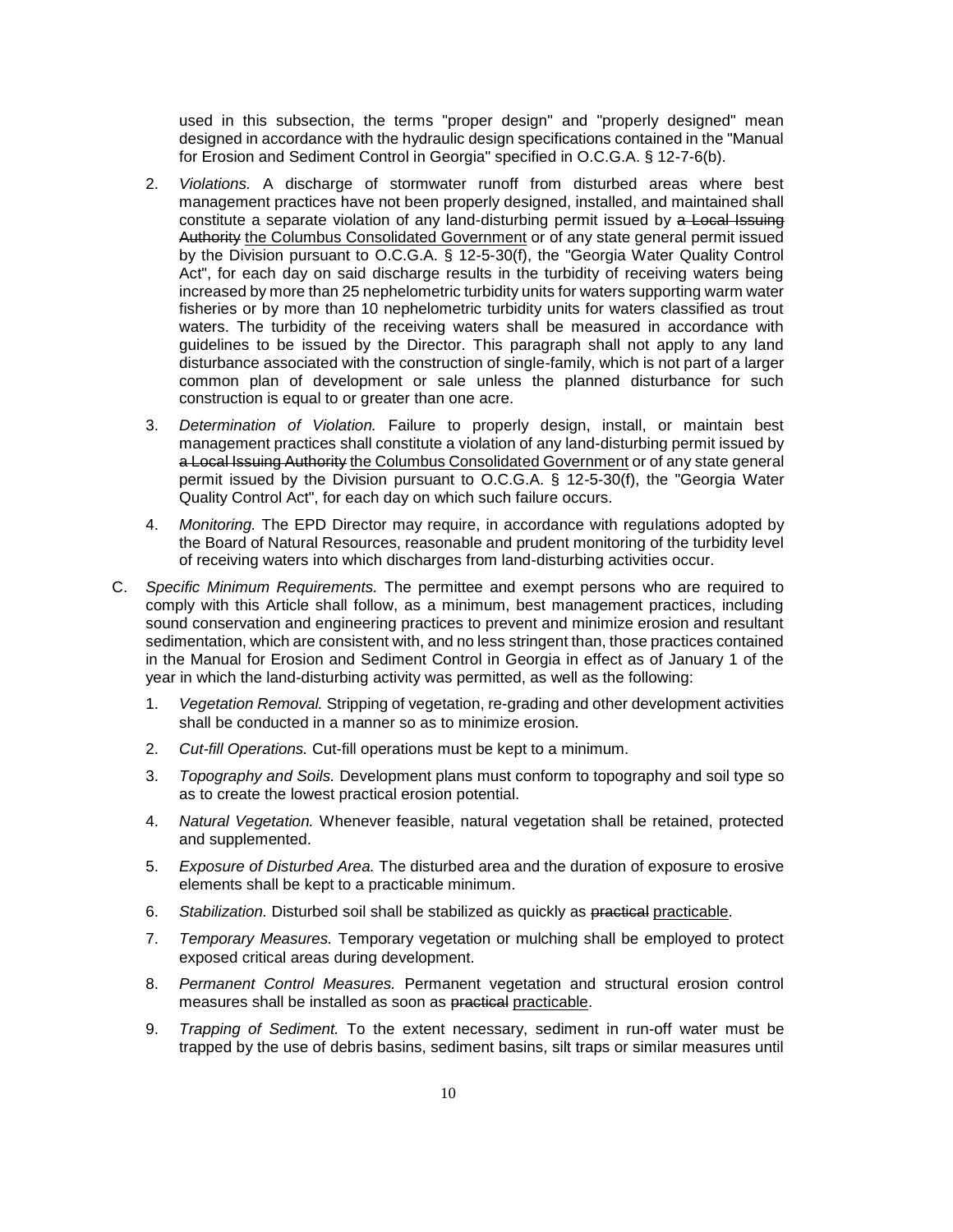the disturbed area is stabilized. As used in this paragraph, a disturbed area is stabilized when it is brought to a condition of continuous compliance with the requirements of O.C.G.A. § 12-7-1 et seq.

- 10. *Surface Water Damage.* Adequate provisions must be provided to minimize damage from surface water to the cut face of excavations or the sloping surface of fills.
- 11. *Protection of Adjoining Property.* Cuts and fills may not endanger adjoining property.
- 12. *Encroachment of Fill.* Fills may not encroach upon natural watercourses or constructed channels in a manner so as to adversely affect other property owners.
- 13. *Crossing of Flowing Streams.* Grading equipment must cross-flowing streams by means of bridges or culverts except when such methods are not feasible and provided, in any case, that such crossings are kept to a minimum.
- 14. Land-disturbing activity plans for erosion, sedimentation and pollution control shall include provisions for treatment or control of any source of sediments and adequate sedimentation control facilities to retain sediments on-site or preclude sedimentation of adjacent waters beyond the levels specified in 8.4.6.B.2.
- D. *Sediment Control Ponds.* When a pond, either new or existing, is incorporated into a development, the developer shall note on his plans if the pond is to be used for sediment control or retention during construction. If the pond is to be used for sediment control, the developer will be required to dredge, clean and grass the pond upon completion of construction of the project. Further, sediment control devices shall be required to protect downstream property during construction.
- E. *Reserved.*
- F. *Prohibited Land Disturbing Activities.* Land-disturbing activities shall not be conducted within the 100-year flood plain except in compliance with the Flood Damage Prevention Section of this Article.

(Ord. No. 09-4, § 1, 1-27-09)

Section 8.4.7. - Stream Buffers.

A buffer is established along the banks of any state waters, as measured from the point where vegetation has been wrested by normal stream flow or wave action. See the Environmental Protection chapter of this Ordinance for details.

Section 8.4.8. - Education and Certificate.

After December 31, 2006, all persons involved in land development design, review, permitting, construction, monitoring, or inspection or any land-disturbing activity shall meet the education and training certification requirements, dependent on their level of involvement with the process, as developed by the Commission in consultation with the division and the stakeholder advisory board created pursuant to O.C.G.A. § 12-7-20.

A. Persons involved in land development design, review, permitting, construction, monitoring, or inspection or any land-disturbing activity shall meet the education and training certification requirements, dependent on their level of involvement with the process, as developed by the commission in consultation with the division and the stakeholder advisory board created pursuant to O.C.G.A. 12-7-20.

B. For each site on which land-disturbing activity occurs, each entity or person acting as either a primary, secondary, or tertiary permittee, as defined in the state general permit, shall have as a